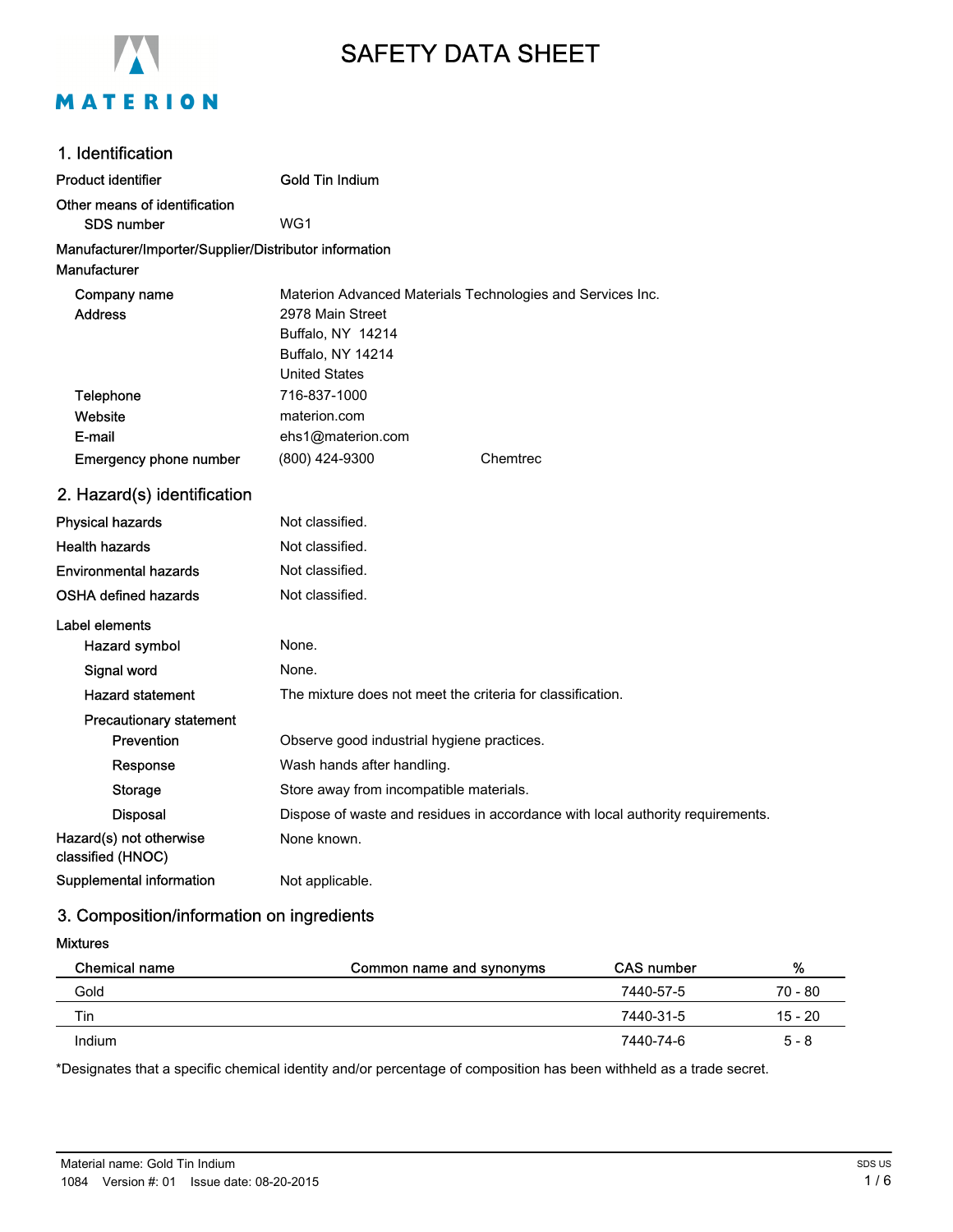# 4. First-aid measures

| Inhalation                                                                   | If dust from the material is inhaled, remove the affected person immediately to fresh air. Call a<br>physician if symptoms develop or persist. |
|------------------------------------------------------------------------------|------------------------------------------------------------------------------------------------------------------------------------------------|
| Skin contact                                                                 | Rinse skin with water/shower. Get medical attention if irritation develops and persists.                                                       |
| Eye contact                                                                  | Rinse with water. Get medical attention if irritation develops and persists.                                                                   |
| Ingestion                                                                    | Rinse mouth. If ingestion of a large amount does occur, call a poison control center immediately.                                              |
| Most important<br>symptoms/effects, acute and<br>delayed                     | Direct contact with eyes may cause temporary irritation.                                                                                       |
| Indication of immediate medical<br>attention and special treatment<br>needed | Treat symptomatically.                                                                                                                         |
| General information                                                          | Ensure that medical personnel are aware of the material(s) involved, and take precautions to<br>protect themselves.                            |
| 5. Fire-fighting measures                                                    |                                                                                                                                                |
| Suitable extinguishing media                                                 | Water fog. Foam. Dry chemical powder. Dry sand. Carbon dioxide (CO2).                                                                          |

| <b>Oullanic cyrilly lilly lillegia</b>                           | <i>vvalgi 10g. I dani. Diy chemical powder. Diy sand. Oarbon dioxide (OOZ).</i>               |
|------------------------------------------------------------------|-----------------------------------------------------------------------------------------------|
| Unsuitable extinguishing media                                   | Do not use water jet as an extinguisher, as this will spread the fire.                        |
| Specific hazards arising from<br>the chemical                    | During fire, gases hazardous to health may be formed.                                         |
| Special protective equipment<br>and precautions for firefighters | Self-contained breathing apparatus and full protective clothing must be worn in case of fire. |
| Fire fighting<br>equipment/instructions                          | Use water spray to cool unopened containers.                                                  |
| Specific methods                                                 | Use standard firefighting procedures and consider the hazards of other involved materials.    |
| General fire hazards                                             | No unusual fire or explosion hazards noted.                                                   |
|                                                                  |                                                                                               |

# 6. Accidental release measures

| Personal precautions, protective<br>equipment and emergency<br>procedures | Keep unnecessary personnel away. Keep people away from and upwind of spill/leak. Keep out of<br>low areas. Avoid inhalation of dust from the spilled material. Use a NIOSH/MSHA approved<br>respirator if there is a risk of exposure to dust/fume at levels exceeding the exposure limits. Do not<br>touch damaged containers or spilled material unless wearing appropriate protective clothing. For<br>personal protection, see section 8 of the SDS.                                                                                    |
|---------------------------------------------------------------------------|---------------------------------------------------------------------------------------------------------------------------------------------------------------------------------------------------------------------------------------------------------------------------------------------------------------------------------------------------------------------------------------------------------------------------------------------------------------------------------------------------------------------------------------------|
| Methods and materials for<br>containment and cleaning up                  | Dike far ahead of spill for later disposal. If sweeping of a contaminated area is necessary use a<br>dust suppressant agent which does not react with the product. Collect dust using a vacuum<br>cleaner equipped with HEPA filter. Minimize dust generation and accumulation. Prevent entry into<br>waterways, sewer, basements or confined areas. Following product recovery, flush area with<br>water. Sweep up or vacuum up spillage and collect in suitable container for disposal. For waste<br>disposal, see section 13 of the SDS. |
| <b>Environmental precautions</b>                                          | Avoid discharge into drains, water courses or onto the ground.                                                                                                                                                                                                                                                                                                                                                                                                                                                                              |
| 7. Handling and storage                                                   |                                                                                                                                                                                                                                                                                                                                                                                                                                                                                                                                             |
| Precautions for safe handling                                             | Minimize dust generation and accumulation. Provide appropriate exhaust ventilation at places<br>where dust is formed. Avoid breathing dust. Avoid contact with skin and eyes. Avoid prolonged<br>exposure. In case of insufficient ventilation, wear suitable respiratory equipment. Practice good<br>housekeeping.                                                                                                                                                                                                                         |
| Conditions for safe storage,<br>including any incompatibilities           | Store in original tightly closed container. Store in a well-ventilated place. Store away from<br>incompatible materials (see Section 10 of the SDS).                                                                                                                                                                                                                                                                                                                                                                                        |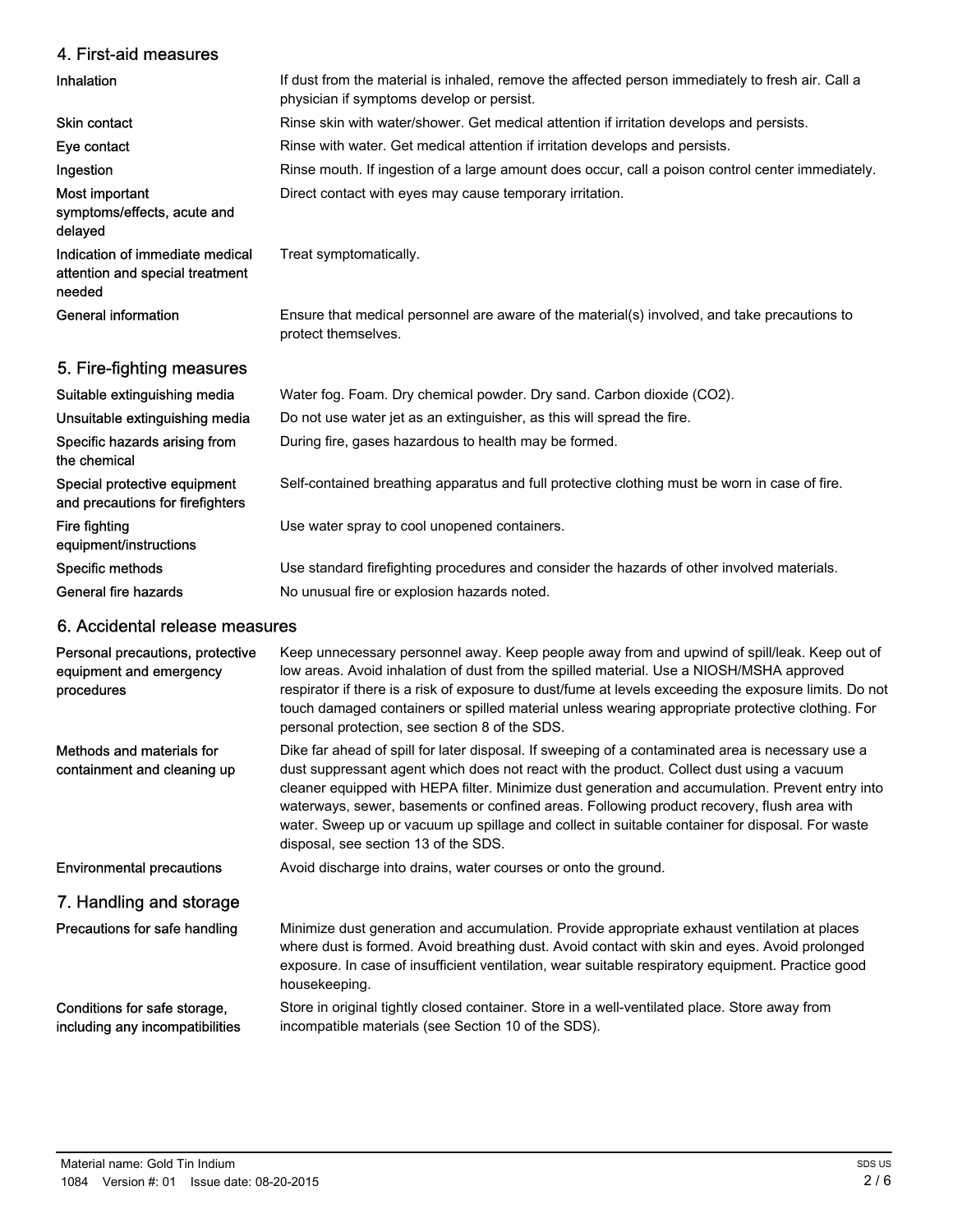# 8. Exposure controls/personal protection

## Occupational exposure limits

# US. OSHA Table Z-1 Limits for Air Contaminants (29 CFR 1910.1000)

| Components                                  | <b>VIIIIVIVIVOV</b><br><b>Type</b>                                                                                           | Value                                                                                                                                                                                  |
|---------------------------------------------|------------------------------------------------------------------------------------------------------------------------------|----------------------------------------------------------------------------------------------------------------------------------------------------------------------------------------|
| Tin (CAS 7440-31-5)                         | PEL                                                                                                                          | $2$ mg/m $3$                                                                                                                                                                           |
| <b>US. ACGIH Threshold Limit Values</b>     |                                                                                                                              |                                                                                                                                                                                        |
| Components                                  | Type                                                                                                                         | Value                                                                                                                                                                                  |
| Indium (CAS 7440-74-6)                      | <b>TWA</b>                                                                                                                   | $0.1$ mg/m $3$                                                                                                                                                                         |
| Tin (CAS 7440-31-5)                         | <b>TWA</b>                                                                                                                   | $2$ mg/m $3$                                                                                                                                                                           |
| US. NIOSH: Pocket Guide to Chemical Hazards |                                                                                                                              |                                                                                                                                                                                        |
| Components                                  | Type                                                                                                                         | Value                                                                                                                                                                                  |
| Indium (CAS 7440-74-6)                      | <b>TWA</b>                                                                                                                   | $0.1$ mg/m $3$                                                                                                                                                                         |
| Tin (CAS 7440-31-5)                         | <b>TWA</b>                                                                                                                   | $2 \text{ mg/m}$                                                                                                                                                                       |
| <b>Biological limit values</b>              | No biological exposure limits noted for the ingredient(s).                                                                   |                                                                                                                                                                                        |
| Control parameters                          | Follow standard monitoring procedures.                                                                                       |                                                                                                                                                                                        |
|                                             | Individual protection measures, such as personal protective equipment                                                        |                                                                                                                                                                                        |
| Eye/face protection                         | Wear safety glasses with side shields (or goggles).                                                                          |                                                                                                                                                                                        |
| <b>Skin protection</b>                      |                                                                                                                              |                                                                                                                                                                                        |
| Hand protection                             | Wear protective gloves.                                                                                                      |                                                                                                                                                                                        |
| Other                                       | Wear appropriate chemical resistant clothing.                                                                                |                                                                                                                                                                                        |
| <b>Respiratory protection</b>               | Use a NIOSH/MSHA approved respirator if there is a risk of exposure to dust/fume at levels<br>exceeding the exposure limits. |                                                                                                                                                                                        |
| <b>Thermal hazards</b>                      | Wear appropriate thermal protective clothing, when necessary.                                                                |                                                                                                                                                                                        |
| General hygiene considerations              | equipment to remove contaminants.                                                                                            | Always observe good personal hygiene measures, such as washing after handling the material<br>and before eating, drinking, and/or smoking. Routinely wash work clothing and protective |

# 9. Physical and chemical properties

| Appearance                                   |                                |
|----------------------------------------------|--------------------------------|
| <b>Physical state</b>                        | Solid.                         |
| Form                                         | Not available.                 |
| Color                                        | Not available.                 |
| Odor                                         | Not applicable.                |
| Odor threshold                               | Not available.                 |
| рH                                           | Not available.                 |
| Melting point/freezing point                 | 313.88 °F (156.6 °C) estimated |
| Initial boiling point and boiling<br>range   | 3761.6 °F (2072 °C) estimated  |
| Flash point                                  | Not available.                 |
| <b>Evaporation rate</b>                      | Not available.                 |
| Flammability (solid, gas)                    | Not applicable.                |
| Upper/lower flammability or explosive limits |                                |
| Flammability limit - lower<br>$(\%)$         | Not available.                 |
| Flammability limit - upper<br>$(\%)$         | Not available.                 |
| Explosive limit - lower (%)                  | Not available.                 |
| Explosive limit - upper (%)                  | Not available.                 |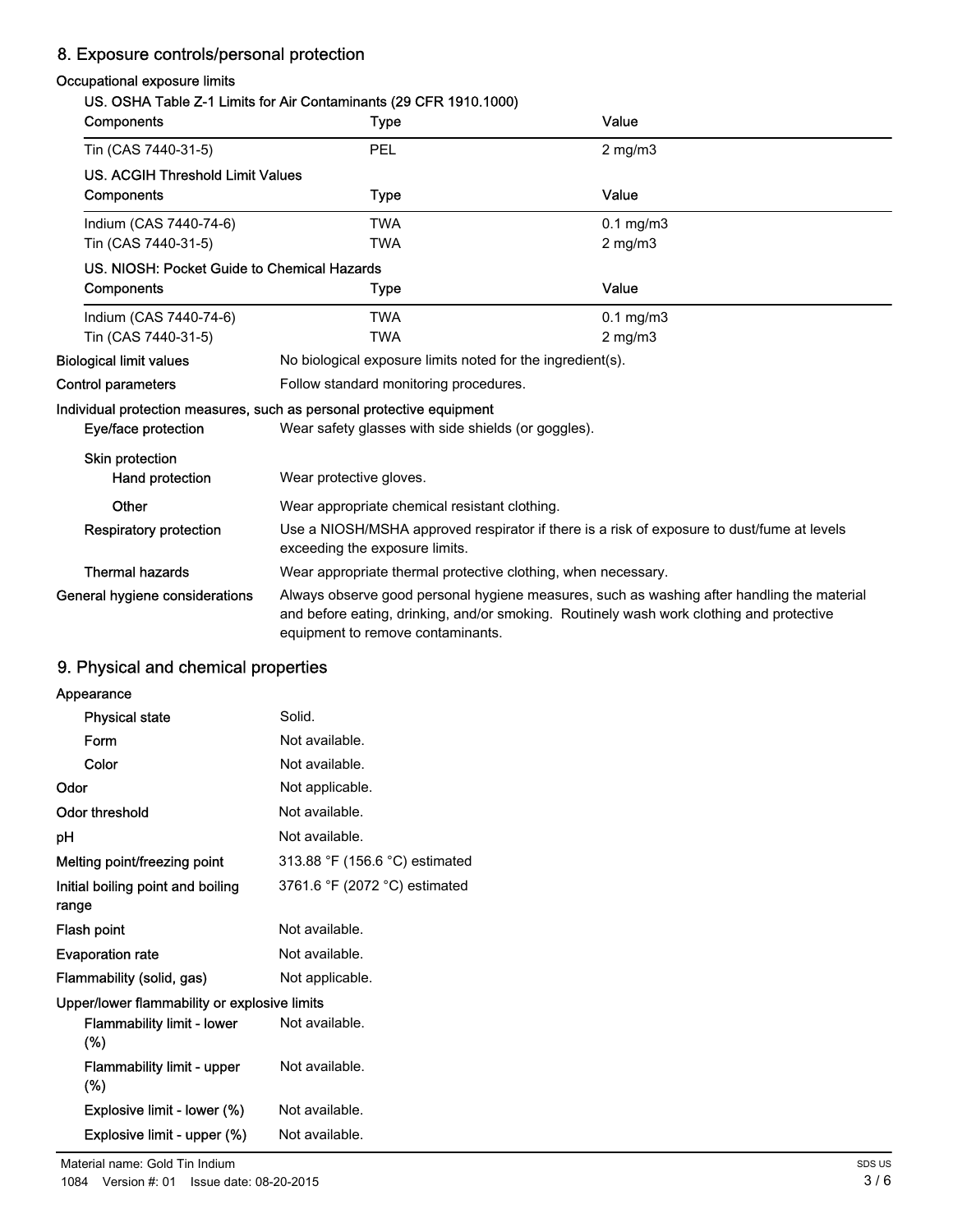| Vapor pressure                                                                     | 0.00001 hPa estimated                                                                                                          |
|------------------------------------------------------------------------------------|--------------------------------------------------------------------------------------------------------------------------------|
| Vapor density                                                                      | Not available.                                                                                                                 |
| <b>Relative density</b>                                                            | Not available.                                                                                                                 |
| Solubility(ies)                                                                    |                                                                                                                                |
| Solubility (water)                                                                 | Not available.                                                                                                                 |
| <b>Partition coefficient</b><br>(n-octanol/water)                                  | Not available.                                                                                                                 |
| Auto-ignition temperature                                                          | 1166 $\degree$ F (630 $\degree$ C) estimated                                                                                   |
| Decomposition temperature                                                          | Not available.                                                                                                                 |
| <b>Viscosity</b>                                                                   | Not available.                                                                                                                 |
| Other information                                                                  |                                                                                                                                |
| <b>Density</b>                                                                     | 16.38 g/cm3 estimated                                                                                                          |
| <b>Specific gravity</b>                                                            | 16.39 estimated                                                                                                                |
| 10. Stability and reactivity                                                       |                                                                                                                                |
| Reactivity                                                                         | The product is stable and non-reactive under normal conditions of use, storage and transport.                                  |
| <b>Chemical stability</b>                                                          | Material is stable under normal conditions.                                                                                    |
| Possibility of hazardous<br>reactions                                              | No dangerous reaction known under conditions of normal use.                                                                    |
| Conditions to avoid                                                                | Contact with incompatible materials. Avoid dispersal of dust in the air (i.e., clearing dust surfaces<br>with compressed air). |
| Incompatible materials                                                             | Acids. Chlorine.                                                                                                               |
| Hazardous decomposition<br>products                                                | No hazardous decomposition products are known.                                                                                 |
| 11. Toxicological information                                                      |                                                                                                                                |
| Information on likely routes of exposure                                           |                                                                                                                                |
| Inhalation                                                                         | Prolonged inhalation may be harmful. Inhalation of dusts may cause respiratory irritation.                                     |
| <b>Skin contact</b>                                                                | No adverse effects due to skin contact are expected.                                                                           |
| Eye contact                                                                        | Dust in the eyes will cause irritation.                                                                                        |
| Ingestion                                                                          | Expected to be a low ingestion hazard.                                                                                         |
| Symptoms related to the<br>physical, chemical and<br>toxicological characteristics | Direct contact with eyes may cause temporary irritation.                                                                       |
| Information on toxicological effects                                               |                                                                                                                                |
| <b>Acute toxicity</b>                                                              | Not available.                                                                                                                 |
| Skin corrosion/irritation                                                          | Prolonged skin contact may cause temporary irritation.                                                                         |
| Serious eye damage/eye<br>irritation                                               | Dust in the eyes will cause irritation.                                                                                        |
| Respiratory or skin sensitization                                                  |                                                                                                                                |
| <b>Respiratory sensitization</b>                                                   | Not available.                                                                                                                 |
| <b>Skin sensitization</b>                                                          | This product is not expected to cause skin sensitization.                                                                      |
| Germ cell mutagenicity                                                             | No data available to indicate product or any components present at greater than 0.1% are<br>mutagenic or genotoxic.            |
| Carcinogenicity                                                                    | This product is not considered to be a carcinogen by IARC, ACGIH, NTP, or OSHA.                                                |
|                                                                                    | US. OSHA Specifically Regulated Substances (29 CFR 1910.1001-1050)                                                             |
| Not listed.                                                                        |                                                                                                                                |

Reproductive toxicity This product is not expected to cause reproductive or developmental effects.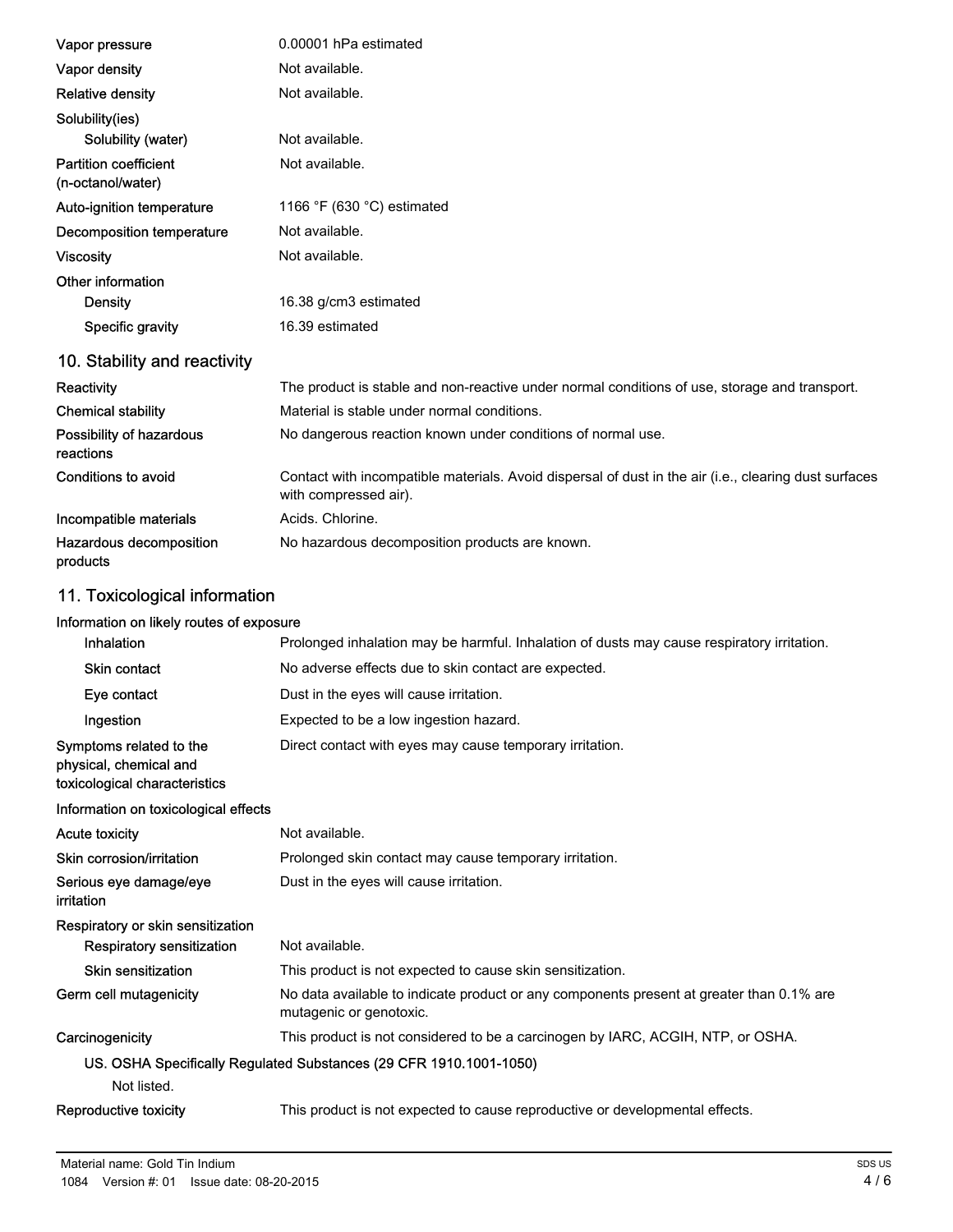| Specific target organ toxicity -<br>single exposure   | Not classified.                                                                                                                                                                                                        |
|-------------------------------------------------------|------------------------------------------------------------------------------------------------------------------------------------------------------------------------------------------------------------------------|
| Specific target organ toxicity -<br>repeated exposure | Not classified.                                                                                                                                                                                                        |
| <b>Aspiration hazard</b>                              | Not available.                                                                                                                                                                                                         |
| <b>Chronic effects</b>                                | Prolonged inhalation may be harmful.                                                                                                                                                                                   |
| <b>Further information</b>                            | This product has no known adverse effect on human health.                                                                                                                                                              |
| 12. Ecological information                            |                                                                                                                                                                                                                        |
| <b>Ecotoxicity</b>                                    | The product is not classified as environmentally hazardous. However, this does not exclude the<br>possibility that large or frequent spills can have a harmful or damaging effect on the environment.                  |
| Persistence and degradability                         | No data is available on the degradability of this product.                                                                                                                                                             |
| Bioaccumulative potential                             | No data available.                                                                                                                                                                                                     |
| Mobility in soil                                      | No data available.                                                                                                                                                                                                     |
| Other adverse effects                                 | No other adverse environmental effects (e.g. ozone depletion, photochemical ozone creation<br>potential, endocrine disruption, global warming potential) are expected from this component.                             |
| 13. Disposal considerations                           |                                                                                                                                                                                                                        |
| <b>Disposal instructions</b>                          | Collect and reclaim or dispose in sealed containers at licensed waste disposal site.                                                                                                                                   |
| Local disposal regulations                            | Dispose in accordance with all applicable regulations.                                                                                                                                                                 |
| Hazardous waste code                                  | The waste code should be assigned in discussion between the user, the producer and the waste<br>disposal company.                                                                                                      |
| Waste from residues / unused<br>products              | Dispose of in accordance with local regulations. Empty containers or liners may retain some<br>product residues. This material and its container must be disposed of in a safe manner (see:<br>Disposal instructions). |
| <b>Contaminated packaging</b>                         | Empty containers should be taken to an approved waste handling site for recycling or disposal.<br>Since emptied containers may retain product residue, follow label warnings even after container is                   |

# 14. Transport information

#### **DOT**

Not regulated as dangerous goods.

#### IATA

Not regulated as dangerous goods.

#### IMDG

Not regulated as dangerous goods.

# 15. Regulatory information

US federal regulations All components are on the U.S. EPA TSCA Inventory List.

## TSCA Section 12(b) Export Notification (40 CFR 707, Subpt. D)

# Not regulated.

# CERCLA Hazardous Substance List (40 CFR 302.4)

Not listed.

# US. OSHA Specifically Regulated Substances (29 CFR 1910.1001-1050)

emptied.

Not listed.

#### Superfund Amendments and Reauthorization Act of 1986 (SARA)

Hazard categories

Immediate Hazard - No Delayed Hazard - No Fire Hazard - No Pressure Hazard - No Reactivity Hazard - No